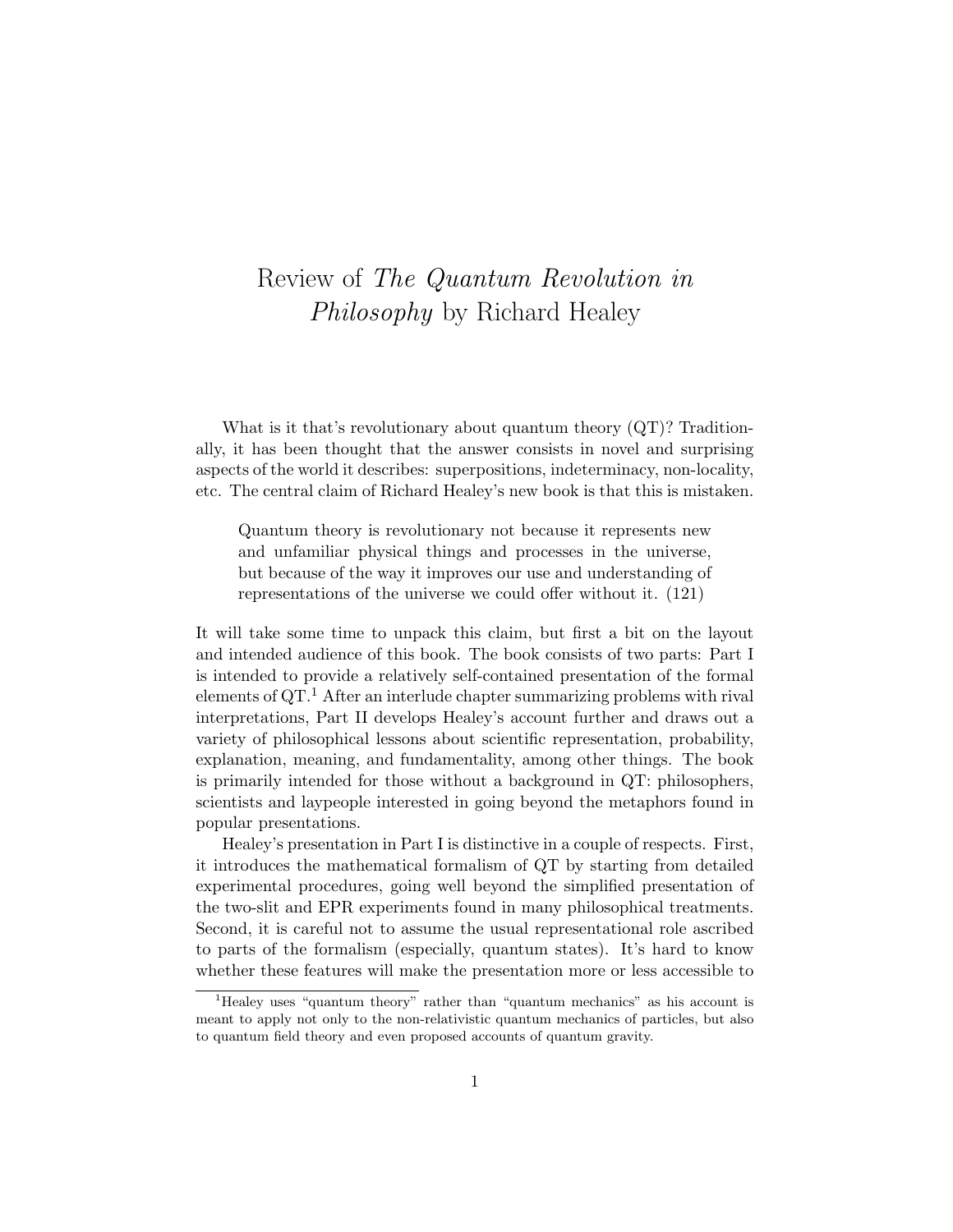those without a background in the area. I suspect that for some philosophers the detailed presentations of experimental procedures and careful mathematical presentation will be tough going. That said, Healey has made an effort to make the material more accessible by relegating some of the details to appendixes at the back of the book and boxes in the text. For those with a familiarity of QT, Part I provides a careful and novel presentation of key notions. It also contains important details of the understanding of QT Healey advocates. Of particular importance is the treatment of the Born rule in Chapter 5, which Healey takes to apply to certain "canonical magnitude claims" rather than the outcomes of measurements. (I will return to this below.)

Roughly, the picture of QT introduced in Part I is as follows. The models used in QT are not straightforward representations or descriptions of physical reality, but rather are used to guide agents in their beliefs about certain non-quantum physical magnitude claims. For example, one might use QT to determine the probability of a sliver atom hitting a screen at a certain location beyond a Stern-Gerlach apparatus. In the course of applying QT, one will assign a quantum state to the silver atom, but this quantum state is not a description of the physical condition of the atom. Rather, it—when combined with the Born rule—serves as a prescription of how one should set their credences about the location of impact on the screen.

At a first-pass, Healey's view may draw comparisons to the Copenhagen interpretation, QBism or simple instrumentalism, but there are important differences. First, while it doesn't function descriptively, the quantum state ascribed to some system is objective for Healey. For a given agent (hypothetical or actual), there is a correct quantum state to ascribe that is independent of the agent's subjective beliefs. Second, there is no important role played by measurements per se. QT tells an agent how to set her credences regarding some empirically significant canonical magnitude claim—something of the form  $M_s \in \Delta$ , where M is a dynamical variable of the system s whose value is in  $\Delta$ . What counts as an *empirically significant* claim is determined by modeling the degree of environmentally-induced decoherence associated with the quantum state of the system. For instance, a claim about the location of a silver atom after passing through a Stern-Gerlach apparatus (but before hitting the detection screen) lacks empirical significance so long as its quantum state has not decohered. Thus, QT provides no advice about such claims. However, once the atom impacts the detection screen, its interaction with the screen's constituents leads to rapid decoherence, and hence, a claim about its location on the screen counts as a significant canonical magnitude claim.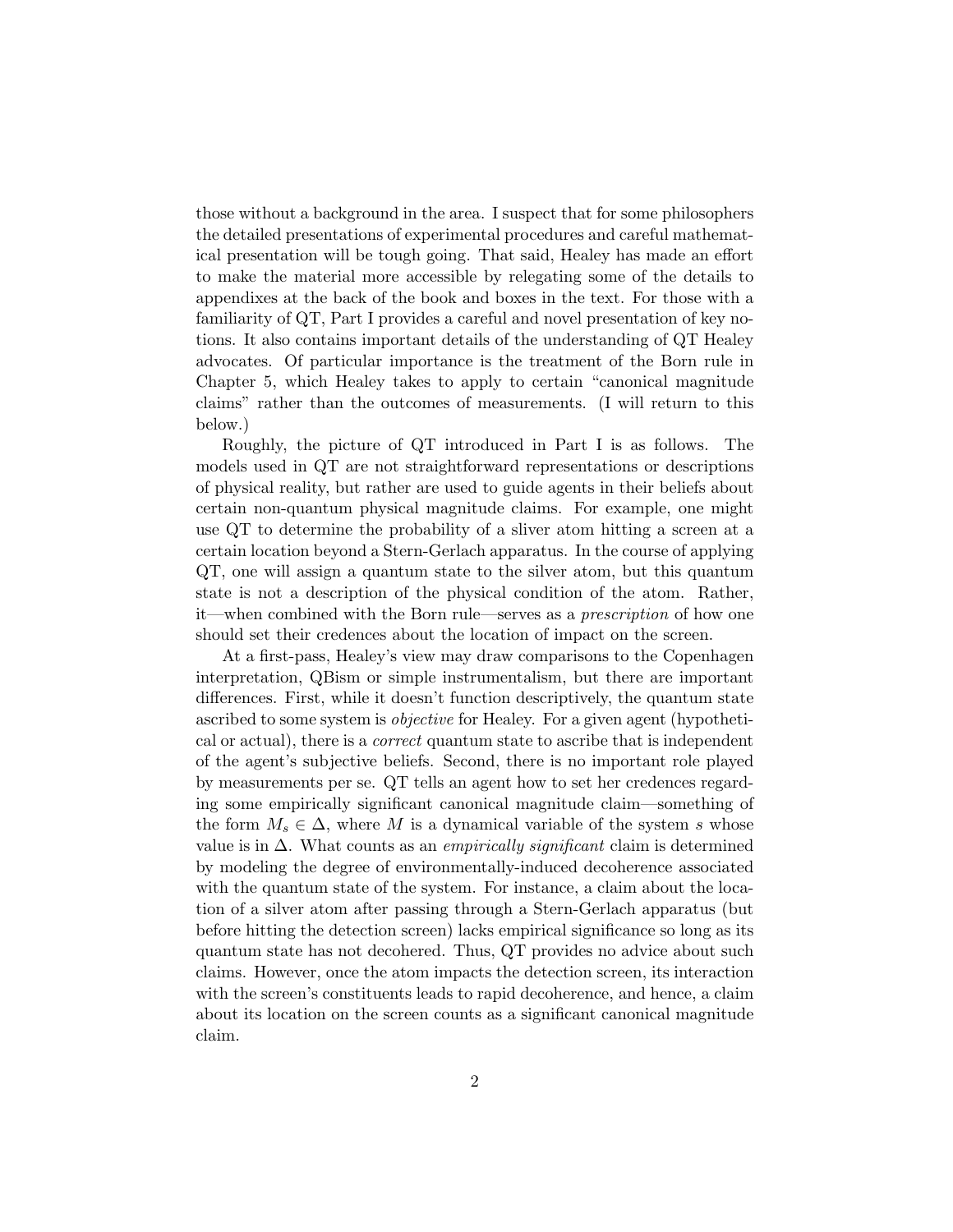Part II seeks to further develop the account and reveal its implications for a variety of philosophical topics. There are many interesting and controversial claims to be found here, but perhaps most important is the role of meaning, as this adds another dimension to Healey's view and further distinguishes it from simple instrumentalism. Given what's been said so far, the primary role for QT is to provide expert advice as to how agents should set their credences regarding significant canonical magnitude claims. While such magnitude claims needn't be measurement outcomes (most instances of decoherence occur outside of the lab), one still gets the feeling that QT functions as a kind of magic 8-ball providing advice with no account of why it does so. The account of meaning proposed in Chapter 12 promises to say how QT influences our understanding of reality by altering the meaning of various claims describing it.

Return again to a sliver atom passing through a Stern-Gerlach device. One may make various claims about the atom and the apparatus without any use of QT, for example: "The atom is emitted via a certain preparation procedure"; "The atom is detected by a screen." If one were unaware of QT, they may draw certain inferences from these claims—e.g., "the atom has a certain determinate value of angular momentum after passing through the apparatus." On the inferentialist view of meaning (Brandom (1998, 2009)) endorsed by Healey, the meaning of such claims is constituted by their place in a web of inferences of this kind.<sup>2</sup> When we apply QT to a given situation, it alters the inferences we may draw from (and to) the canonical magnitude claims involved and hence, changes their meaning. For instance, we cannot infer that an atom has a determinate angular momentum after passing through the Stern-Gerlach device because such claims lack empirical significance (and indeed, such inferences could get us into trouble if further experiments are performed on the atom). Thus, QT impacts our description of the world, not by providing novel descriptions, but by altering the meaning of our non-quantum descriptions. This important second role for QT is not so easily dismissed as instrumentalism.<sup>3</sup>

To recap, Healey proposes two primary roles for QT: (1) to provide expert advice on how situated agents (real or hypothetical) should set their credences for significant canonical magnitude claims and (2) to affect the meaning of such claims by altering the web of inferences in which they occur.

<sup>&</sup>lt;sup>2</sup>These inferences are intended to be "material" inferences (Sellars  $(1953)$ ), which needn't be deductively valid.

<sup>&</sup>lt;sup>3</sup>It does bear a similarity to Bohr's views, e.g., that "[p]hysics concerns what we can say about nature" (see 253).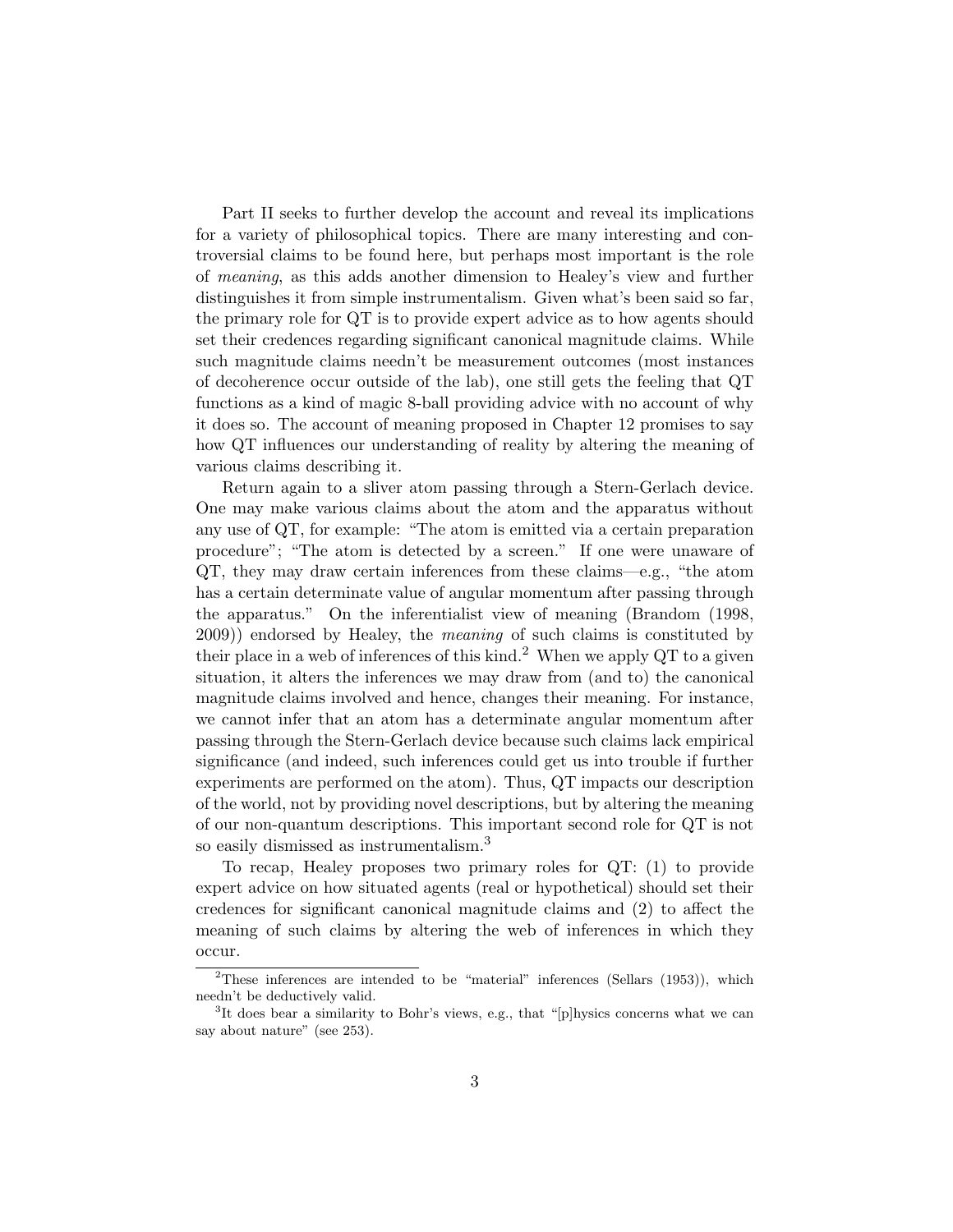Some will be unhappy with the understanding of QT offered in this book. Those who look to physics for a God's-eye description of reality will be dissatisfied with Healey's more modest claim that:

by applying quantum theory we are able more effectively and responsibly to entertain significant claims about the world and to form reasonable expectations as to which are true. (237)

In this way, QT only has an indirect influence on our understanding of the world. This prompts the question, where should we turn for a *direct* representation of reality?

This question faces any interpretation that rejects the assumption that quantum models represent (correspond to) aspects of reality. Some QBists seem to have retreated to the phenomenal realm and claimed that QT tells us only about what future experiences one should expect. The Copenhagen interpretation attempted to draw a bold line between the classical world of measurement apparatuses and the ineffable quantum reality we measure with these instruments. Healey wisely avoids the appeal to "classical" description, noting that we sometimes apply QT to systems such as the Higgs field, or a  $K^0$  meson with its quark constituents (130). Instead, he proposes that QT requires certain ontological assumptions that he calls—in contrast to Bell's term "beables"—assumables (127). Thus, QT doesn't have any ontology of its own (beables), but rather borrows ontology from elsewhere (assumables) in its application. But what is the source and status of assumables?

This question points to a certain tension in Healey's view. On the one hand, QT is supposed to be a *revelation*, revealing "what philosophers should have known anyway" (203). On the other hand, QT is *revolutionary* in that its models serve their function without directly representing anything physical. The former idea would seem to motivate adopting a thoroughgoing pragmatism about science; one which disavows altogether scientific practices aimed at the faithful representation of a mind-independent reality. But the latter idea suggests that QT is unique in lacking beables of its own; presumably, other physical theories do directly represent the world. This hybrid picture seems to be suggested by the non-quantum canonical magnitude claims that QT tells us about. Both ideas face challenges: the hybrid approach requires saying why it is that QT is unique among physical theories in deploying non-representational models. The full pragmatist approach faces familiar worries about relativism, but also threatens to undermine much of the novelty of Healey's account of QT. If all scientific theories are to be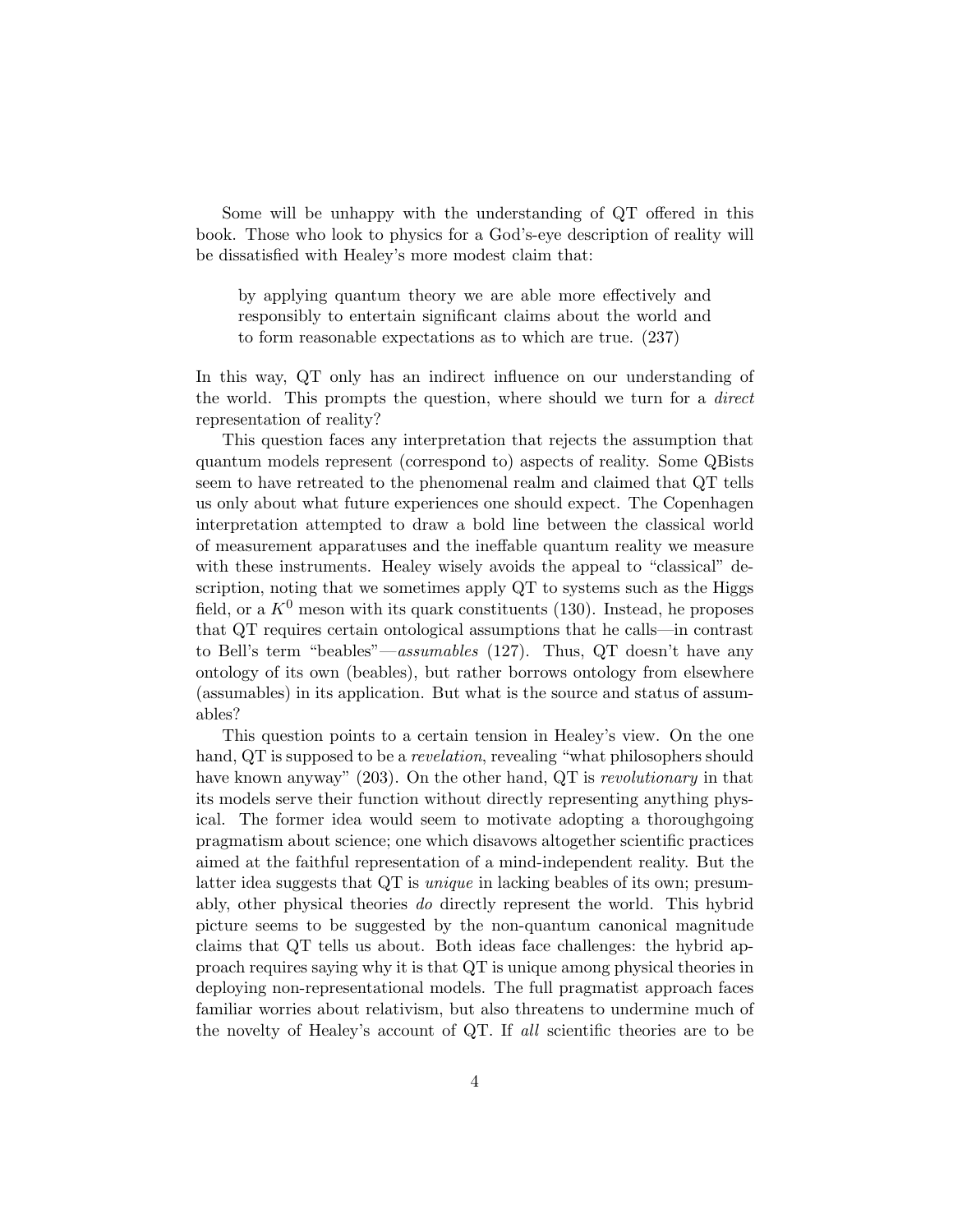understood solely as useful guides for situated agents, then what sense can be made of the claim that quantum states do not function descriptively? They would seem to have the same status as states in classical physics; both feature in our best guides for navigating the world.

Another question concerns the kinds of explanations available on Healey's view. Realists often object that non-descriptive understandings of QT undermine that theory's ability to explain important physical phenomena.<sup>4</sup> Healey claims that his view allows for explanation by: (1) rendering the explanandum expected and (2) telling us what it depends on. For instance, in an EPR experiment, we can say that violations of Bell inequalities found when Alice and Bob compare their data are to be expected given the preparation procedure and the resultant Born probabilities. We can also say that the correlations in measurement outcomes counterfactually depend on the common preparation procedure. But, there seems to be something missing from Healey's proposed explanation. As he notes:

the theory has no resources to describe any causes mediating between [the preparation] and the recording events. (183)

For the traditional realist, there is a story to be told about the evolution of the system—corresponding to the evolution of its quantum state—but, for Healey, such a story is unavailable.

On Healey's view, quantum models act as "informational bridges" between non-quantum magnitude claims without describing underlying physical processes involving the systems to which they are applied (207, Healey (2017)). But some bridges are better than others, and we'd like an explanation for why this is so. Bridges that stand have features that bridges that fall down lack: they are based in true principles of engineering. Similarly, that our quantum models provide effective bridges stands in need of explanation if they are non-representational. One particularly striking case is environmental decoherence which, as an evolution of quantum states, does not correspond to any physical process on Healey's view. But why should we care about whether decoherence occurs in a model? The answer that doing so is simply required by accepting QT strikes me as unsatisfying (131). Normative prescriptions are only as good as their motivation, and descriptive explanations are an important source of such motivation.

In sum, while I have some reservations about Healey's pragmatist account, The Quantum Revolution marks a major advance. The vast majority

<sup>&</sup>lt;sup>4</sup>See, for instance, the criticisms of QBism in Timpson (2008); Wallace (2017); Brown (2017).